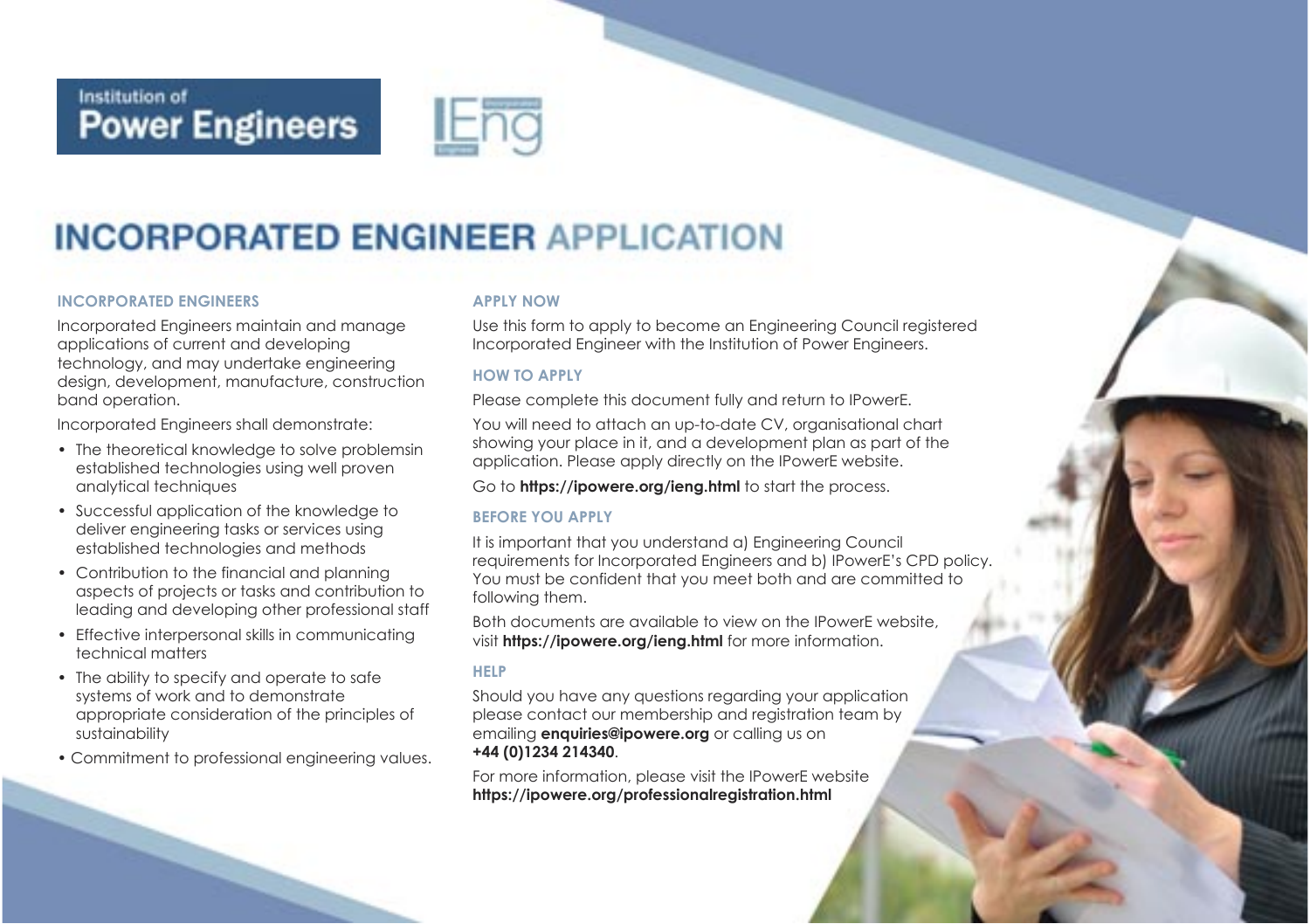### **SECTION 1: ABOUT YOU**

| <b>IPowerE</b> Membership<br>Number: | Please give details of up to three relevant qu<br>including award title, institution and course |           |
|--------------------------------------|-------------------------------------------------------------------------------------------------|-----------|
| Title:                               |                                                                                                 |           |
| Gender:                              | 1) Awarding education<br>institution:                                                           |           |
| Family Name:                         |                                                                                                 |           |
| Forenames:                           |                                                                                                 |           |
| Address:                             | Title of award:                                                                                 |           |
|                                      | subject:                                                                                        |           |
|                                      |                                                                                                 |           |
|                                      |                                                                                                 |           |
| Postcode:                            | Years attended:                                                                                 |           |
| Preferred phone<br>number:           | 2) Awarding education<br>institution:                                                           |           |
| Preferred email:                     |                                                                                                 |           |
| Date of birth:                       | Title of award:                                                                                 |           |
|                                      | subject:                                                                                        |           |
| <b>B. EMPLOYMENT</b>                 |                                                                                                 |           |
|                                      | Years attended:                                                                                 | YYYY - YY |
| Name of employer:                    | 3) Awarding education                                                                           |           |
| Department:                          | institution:                                                                                    |           |
| Position held:                       |                                                                                                 |           |
| Employment<br>start date:            | Title of award:                                                                                 |           |
| Work address:                        | subject:                                                                                        |           |
|                                      |                                                                                                 |           |
|                                      | Years attended:                                                                                 |           |

### A. YOUR PERSONAL DETAILS C.EDUCATION & FORMAL QUALIFICATIONS

**Please give details of up to three relevant qualifications including award title , institution and course attendance dates.**

### **SECTION 2: SPONSOR**

Your application must be supported by one sponsor. The sponsor could be your line manager HR or a professional person please contact IPowerE. The sponsor may be contacted by IPowerE for verbal confirmation of their support.

INCORPORATED ENGINEER APPLICATION FORM

*"I support this application for Incorporated Engineer status. I confirm this applicant is known to me"*

### SPONSOR

| Title:                     |  |
|----------------------------|--|
| Family name:               |  |
| Forenames:                 |  |
| Company:                   |  |
| Job Title:                 |  |
| Address:                   |  |
|                            |  |
|                            |  |
| Email:                     |  |
| Phone:                     |  |
| <b>Engineering Council</b> |  |
| Registration               |  |
| (if applicable):           |  |
|                            |  |

Work email (if different to preferred):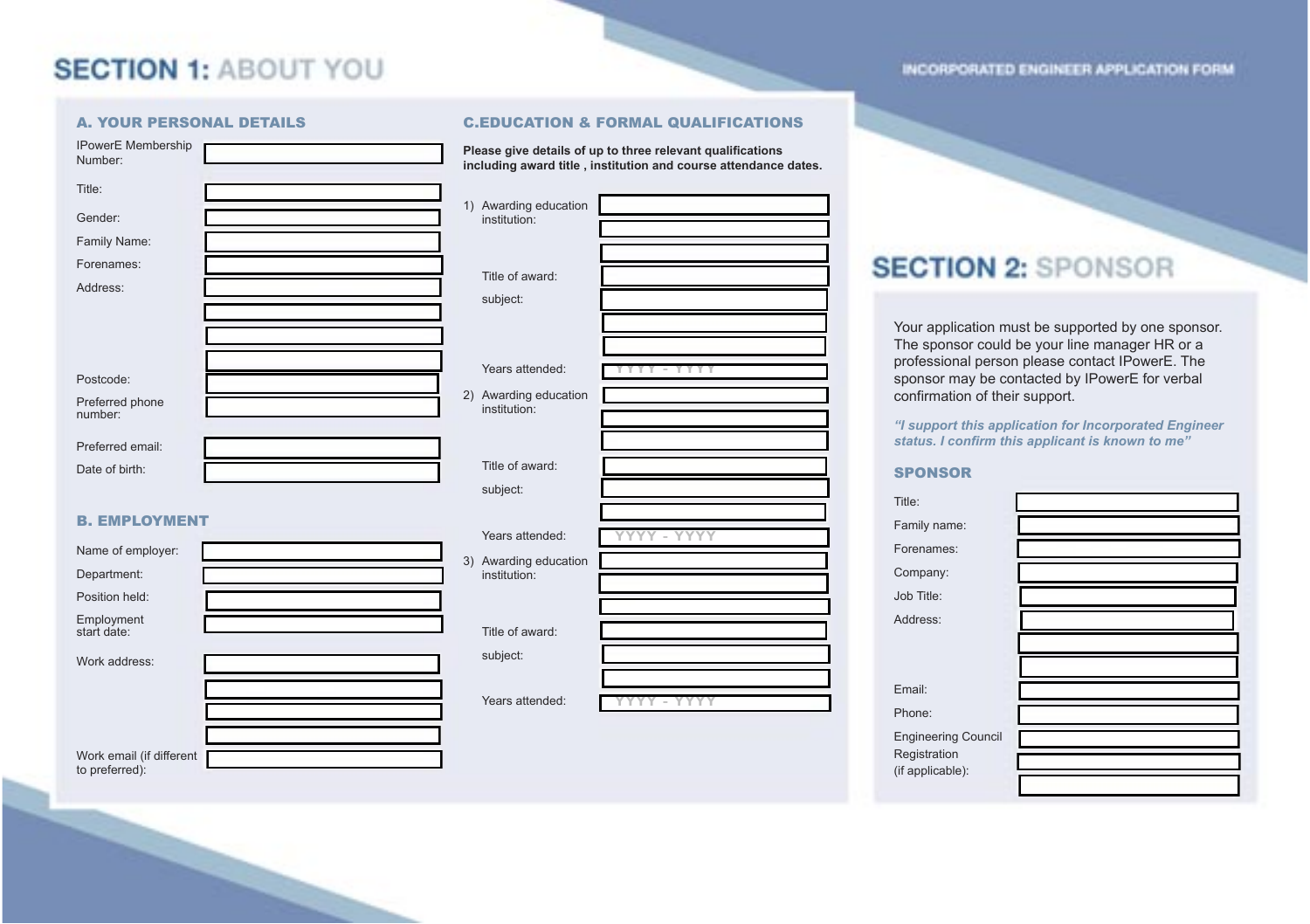An Incorporated Engineer will be able to demonstrate their competence in all of the areas listed, but the depth and extent of their experience and competence will vary with the nature and requirements of their role. They will demonstrate a level of competence and commitment in each area (A1-E5) at a level which is consistent with their specific role. It is to be expected that you will have a higher level of competence in some areas than others and your role may provide limited experience in certain areas. However, you need to demonstrate an understanding of, and familiarity with, the key aspects of competence in all areas as a minimum requirement while demonstrating higher levels of competence in those areas which are critical to your role. Overall, you must demonstrate an appropriate balance of competences to perform your role effectively at Incorporated Engineer level.

**INCORPORATED ENGINEER APPLICATION FORM**

Refer to the Engineering Council website for more information **www.engc.org.uk**

This section of the form outlines each competence and provides examples of activities that could demonstrate achievement of the requirements. They are intended as examples only and the most appropriate evidence will vary with each individual role. Describe in 100 to 200 words your involvement and understanding of each of the competencies. The statements need to be written in the first person (i.e., using the word "I").

#### **A** Knowledge and understanding.

Incorporated Engineers shall use a combination of general and specialist engineering knowledge and understanding to apply existing and emerging technology.

This competence is about having knowledge of the technologies, standards and practices relevant to your area of practice and having evidence of maintaining and applying this knowledge.

You shall demonstrate that you:

**A1** Have maintained and extended a sound theoretical approach to the application of technology in engineering practice.

Examples of evidence: *Identifying the limits of your knowledge and skills. Taking steps to develop and extend personal knowledge of appropriate technology, both current and emerging.*  Applying newly gained knowledge successfully in a task or project. Reviewing current procedures and processes and recommended improvements or changes to reflect best practice.<br>Developing knowledge needed to work in a new i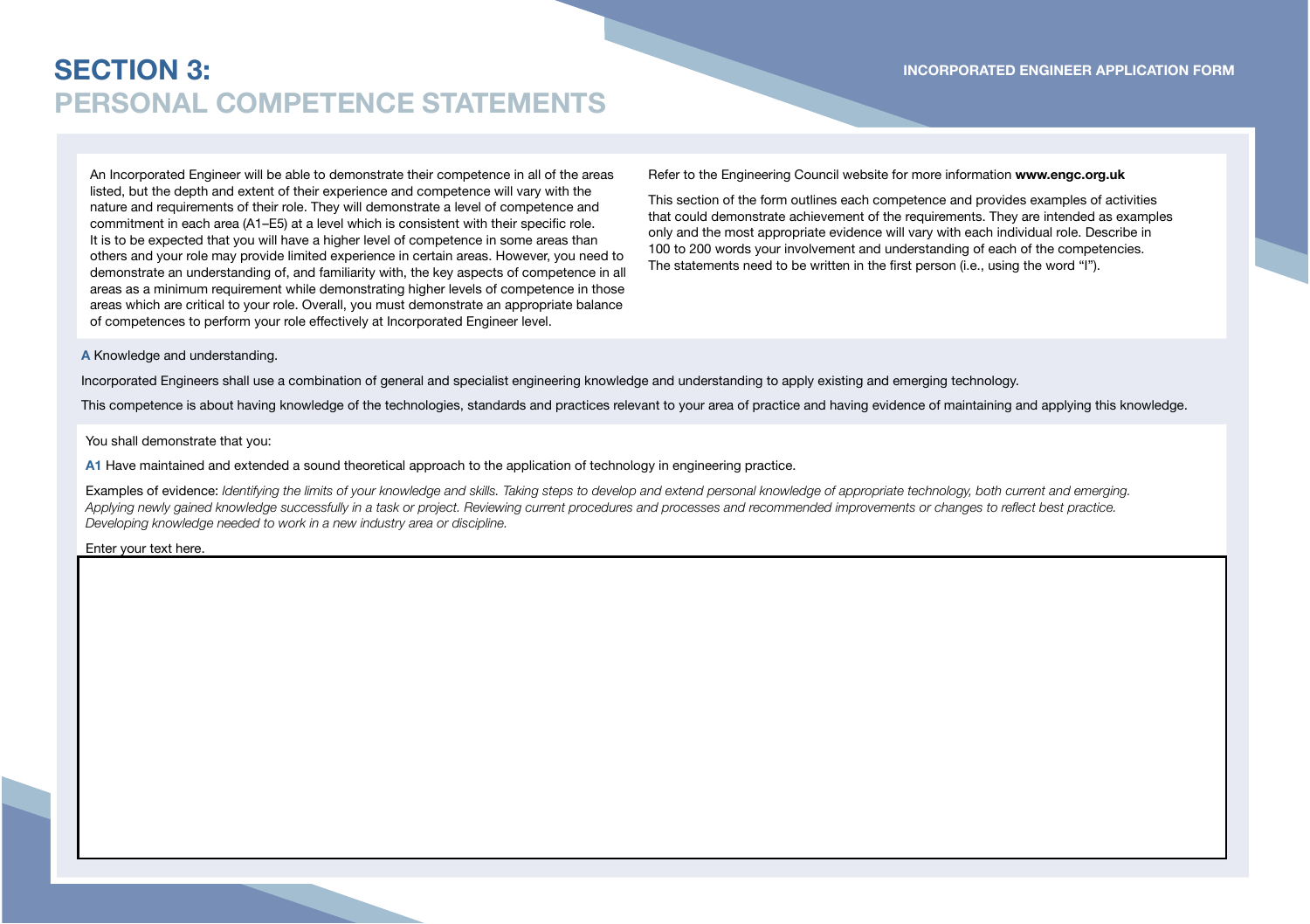You shall demonstrate that you:

**A2** Use a sound evidence-based approach to problem solving and contribute to continuous improvement.

**Examples of evidence:** Applying knowledge and experience to investigate and solve problems arising during engineering tasks and implementing corrective action.<br>Identifying opportunities for improvements and how these have

Enter your text here.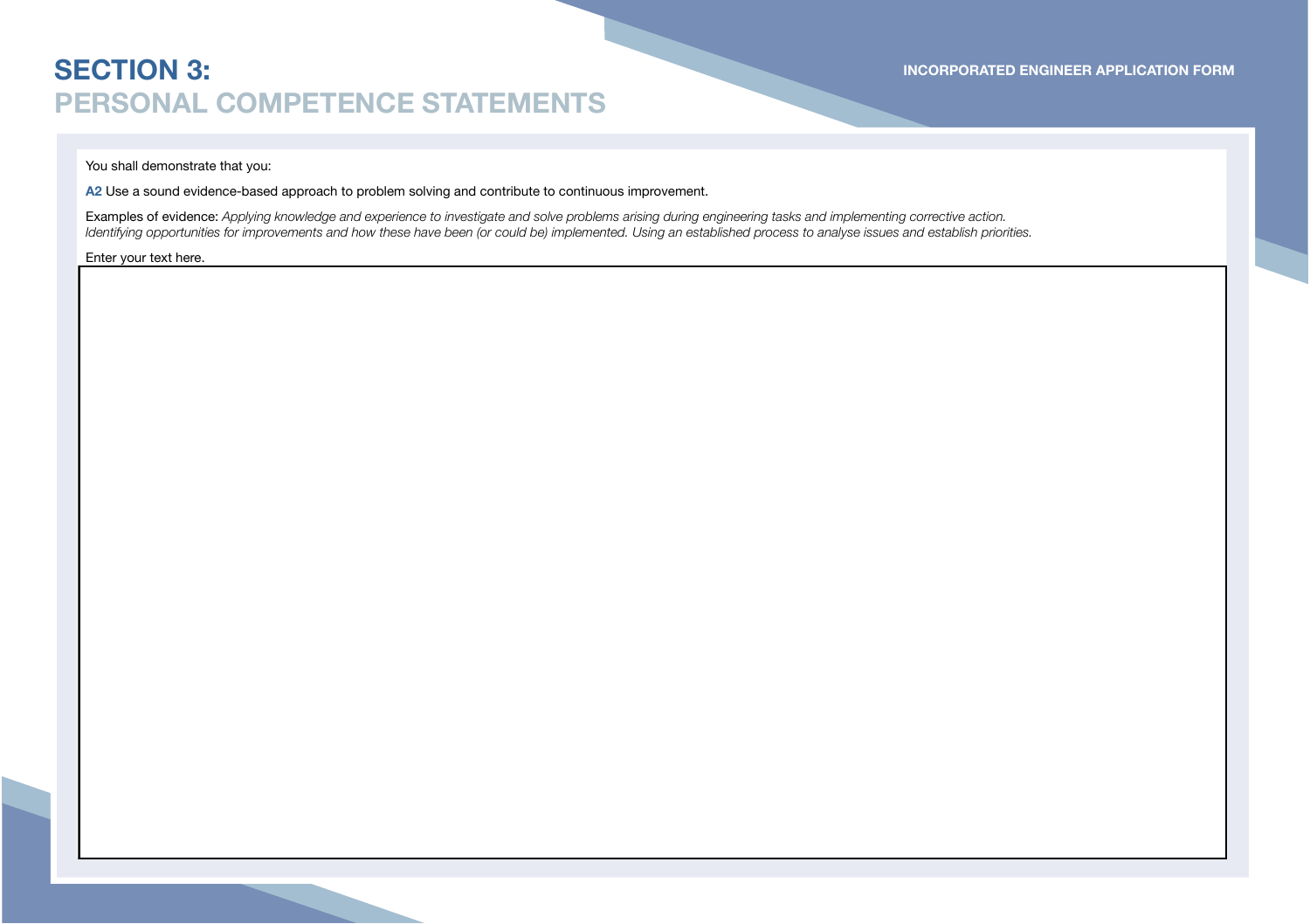### **B** Design, development and solving engineering problems.

Incorporated Engineers shall apply appropriate theoretical and practical methods to design, develop, manufacture, construct, commission, operate, maintain, decommission and recycle engineering processes, systems, services and products.

This competence is about the ability to identify appropriate methods and approaches to use to undertake a task within their area of practice and to make a significant contribution to the development of a design or process or the maintenance of operations.

You shall demonstrate that you:

#### **B1** Identify, review and select techniques, procedures and methods to undertake engineering tasks.

Examples of evidence: Establishing the engineering steps needed to carry out a task efficiently. *ldentifying the available products or processes needed to undertake an engineering task and<br>establishing a means of identifying the most suitable solution. Preparing technical specifications. Reviewing and comparing responses to the technical aspects of tender invitations. Establishing user requirements for improvements.*

Enter your text here.

You shall demonstrate that you:

### **B2** Contribute to the design and development of engineering solutions.

Examples of evidence: Contributing to the identification and specification of design and *development requirements for engineering products, processes, systems and services. Identifying operational risks and evaluating possible engineering solutions, taking account of cost, quality, safety, reliability, accessibility, appearance, fitness for purpose, security*  $\frac{1}{2}$ *(including cyber security), intellectual property constraints and opportunities, and environmental impact. Collecting and analysing results. Carrying out necessary tests.*

**INCORPORATED ENGINEER APPLICATION FORM**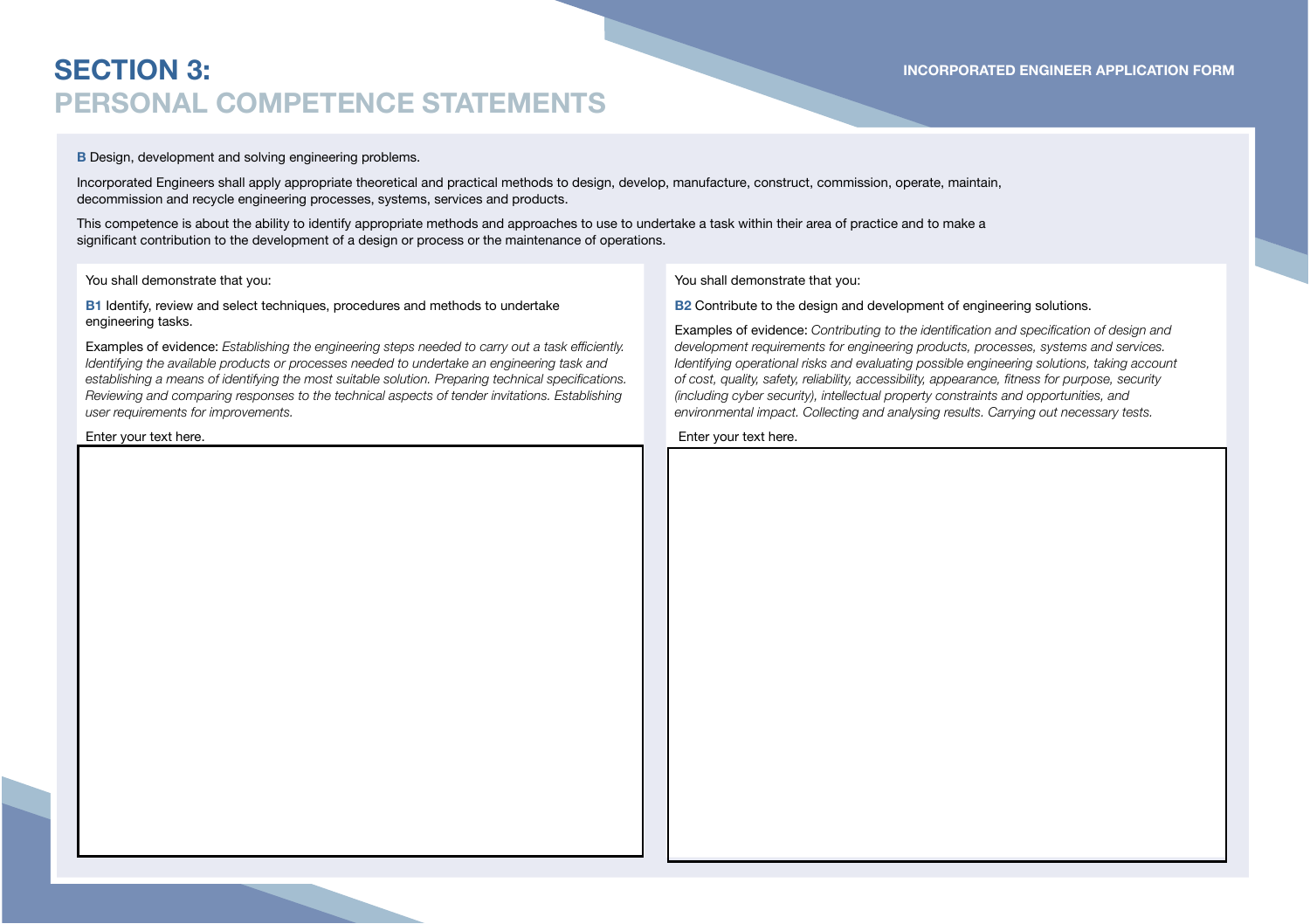### You shall demonstrate that you:

**B3** Implement design solutions for equipment or processes and contribute to their evaluation.

Examples of evidence: *Identifying the resources required for implementation. Implementing design solutions, taking account of critical constraints, including due concern for safety and sustainability. Identifying problems during implementation and taking corrective action. Contributing to recommendations for improvement and actively learning from feedback on results.*

Enter your text here.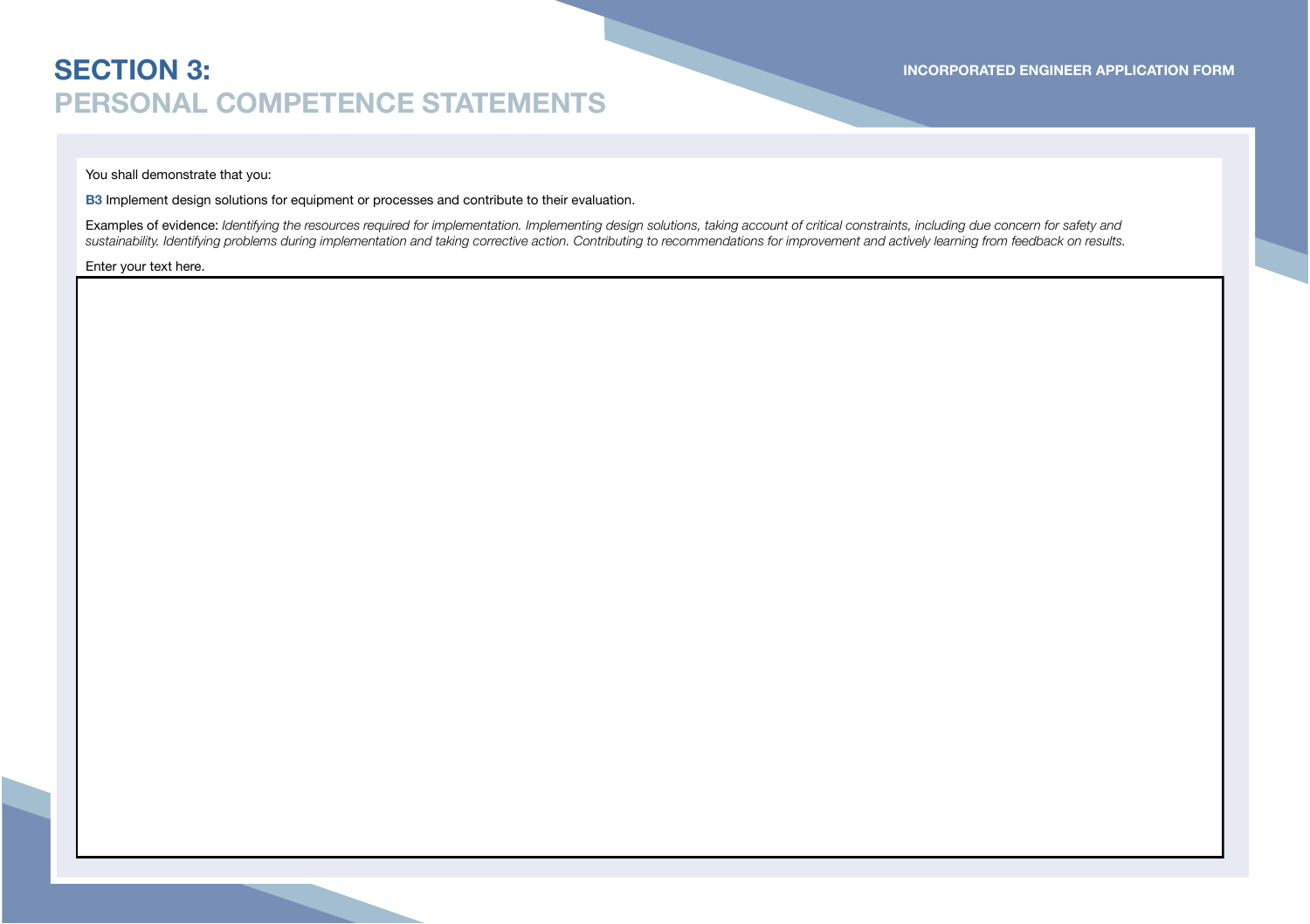#### **C** Responsibility, management and leadership.

Incorporated Engineers shall provide technical and commercial management.

This competence is about the ability to plan your own work and manage or specify the work of others effectively, efficiently and in a way which provides leadership at an appropriate level, whether technical or commercial. Leadership is not necessarily about having a formal line management role. In matrix management and other types of organisational structure,<br>where Incorporated Engineers are working w to consider and identify improvements to quality.

#### You shall demonstrate that you:

C1 Plan the work and resources needed to enable effective implementation of engineering tasks and projects.

Examples of evidence: *Identifying factors affecting the project implementation. Carrying out* holistic and systematic risk identification, assessment and management. Preparing and agreeing<br>implementation plans and method statements. Securing the necessary resources and confirming *roles in a project team. Applying the necessary contractual arrangements with other stakeholders (clients, subcontractors, suppliers, etc).*

#### Enter your text here.

You shall demonstrate that you:

**C2** Manage (organise, direct and control), programme or schedule, budget and resource elements of engineering tasks or projects.

Examples of evidence: *Operating appropriate management systems. Working to the agreed quality standards, programme and budget, within legal and statutory requirements. Managing work teams, coordinating project activities. Identifying variations from quality standards, programme and budgets, and taking corrective action. Evaluating performance and recommending improvements.* 

Enter your text here.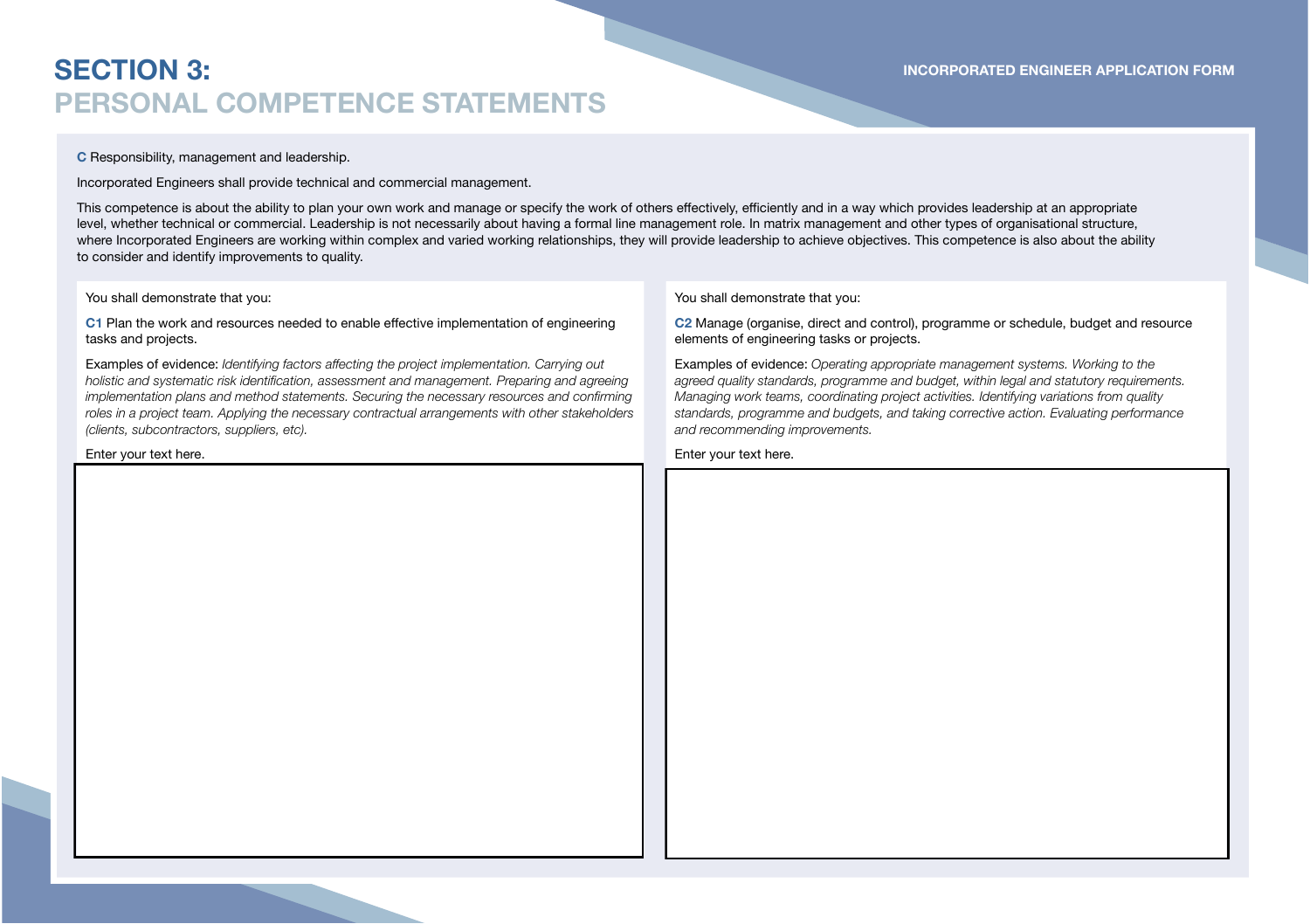### You shall demonstrate that you:

#### **C3** Manage teams, or the input of others, into own work and assist others to meet changing technical and management needs.

Examples of evidence: *Agreeing objectives and work plans with teams and individuals. Reinforcing team commitment to professional standards. Leading and supporting team and individual development. Assessing team and individual performance, and providing feedback. Seeking input from other teams or specialists where needed and managing the relationship.*

Enter your text here.

**INCORPORATED ENGINEER APPLICATION FORM**

### You shall demonstrate that you:

**C4** Take an active role in continuous quality improvement.

Examples of evidence: *Ensuring the application of quality management principles by team*  members and colleagues. Managing operations to maintain quality standards eg ISO 9000,<br>EQFM. Evaluating projects and making recommendations for improvement. Implementing<br>and sharing the results of lessons learned.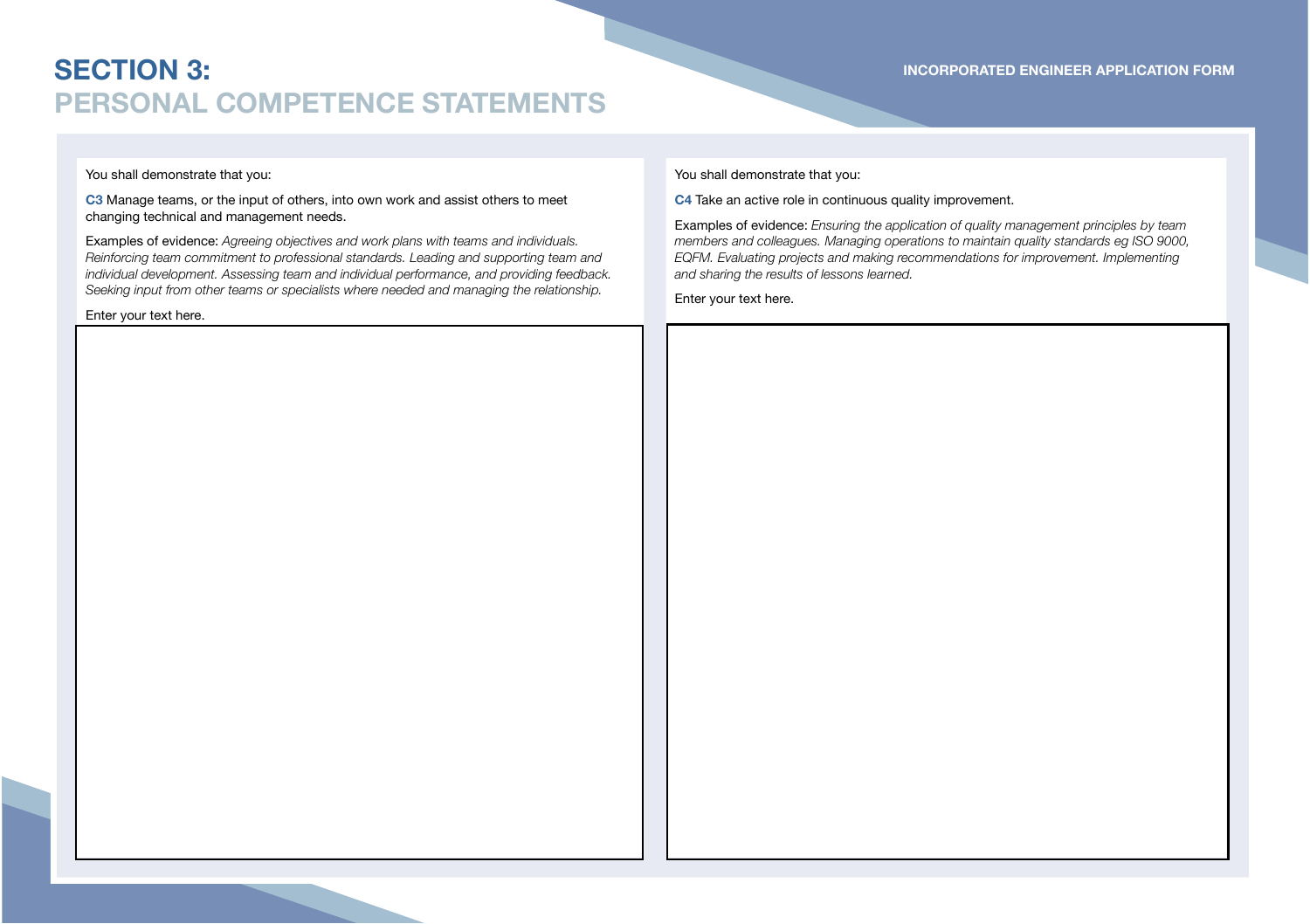#### **D** Communication and interpersonal skills.

Incorporated Engineers shall demonstrate effective communication and interpersonal skills.

This is the ability to work with others constructively, to explain ideas and proposals clearly and to discuss issues objectively and constructively.

You shall demonstrate that you:

**D1** Communicate with others, at all levels, in English.

**Examples of evidence:** Contributing to, chairing and recording meetings and discussions.<br>Preparing communications, documents and reports on technical matters. Exchanging<br>information and providing advice to technical and n

Enter your text here.

**INCORPORATED ENGINEER APPLICATION FORM**

#### You shall demonstrate that you:

D2 Clearly present and discuss proposals, justifications and conclusions.

Examples of evidence: *Preparing and delivering appropriate presentations. Managing debates with audiences. Feeding the results back to improve the proposals. Contributing to the awareness of risk.*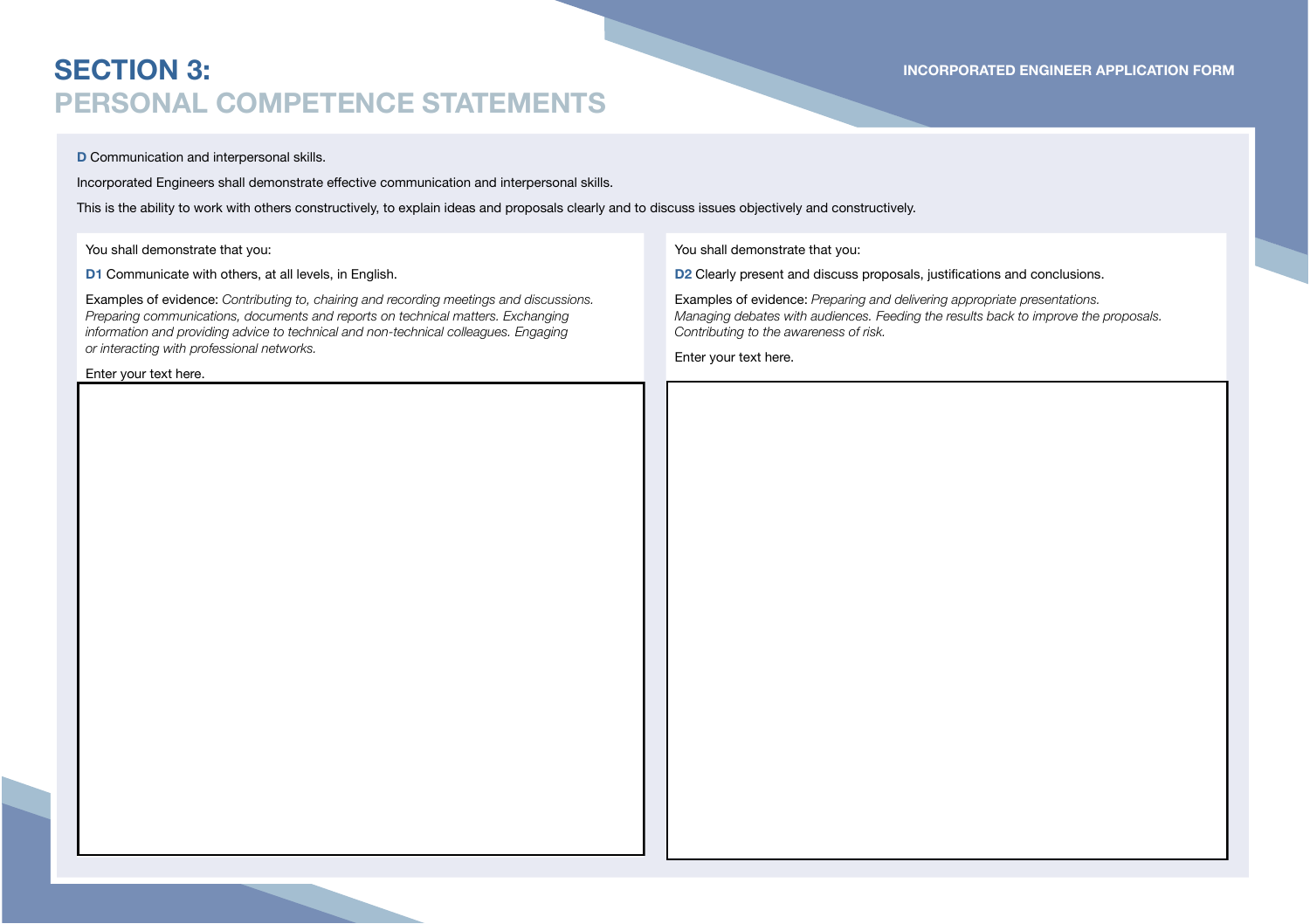**INCORPORATED ENGINEER APPLICATION FORM**

### You shall demonstrate that you:

**D3** Demonstrate personal and social skills and awareness of diversity and inclusion issues.

**Examples of evidence:** Knowing and managing own emotions, strengths and weaknesses. Being confident and flexible in dealing with new and changing interpersonal situations.<br>Identifying, agreeing and working towards collect *needs and concerns of others, especially where this relates to diversity and inclusion.*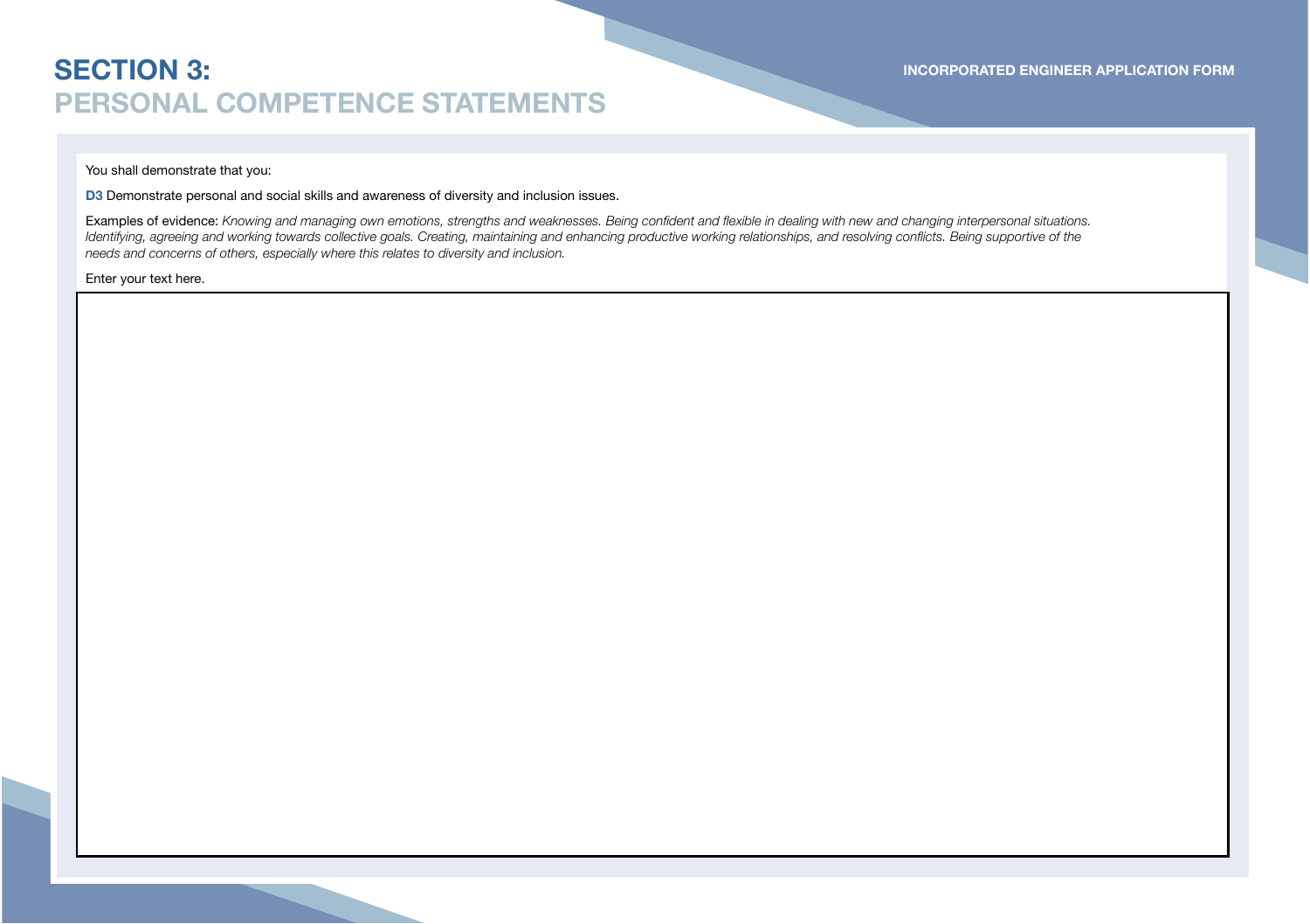### **E** Personal and professional commitment.

Incorporated Engineers shall demonstrate a personal commitment to professional standards, recognising obligations to society, the profession and the environment. This competence is about ensuring that the you are acting in a professional manner in your work and in their dealings with others. An Incorporated Engineer should set a standard and example to others with regard to professionalism.

#### You shall demonstrate that you:

**E1** Understand and comply with relevant codes of conduct.

Examples of evidence: *Demonstrating compliance with your SOE's Code of Professional Conduct. Identifying aspects of the Code particularly relevant to your role. Managing work within all relevant legislative and regulatory frameworks, including social and employment legislation.*

Enter your text here.

#### You shall demonstrate that you:

**E2** Understand the safety implications of your role and manage, apply and improve safe systems of work.

**INCORPORATED ENGINEER APPLICATION FORM**

Examples of evidence: *Identifying and taking responsibility for your own obligations for health, safety and welfare issues. Managing systems that satisfy health, safety and welfare*   $r$ equirements. Developing and implementing appropriate hazard identification and risk management systems and culture. Managing, evaluating and improving these systems.<br>Applying a sound knowledge of health and safety legislation, for example: HASAW 1974,<br>CDM regulations, ISO 45001 and company safety policies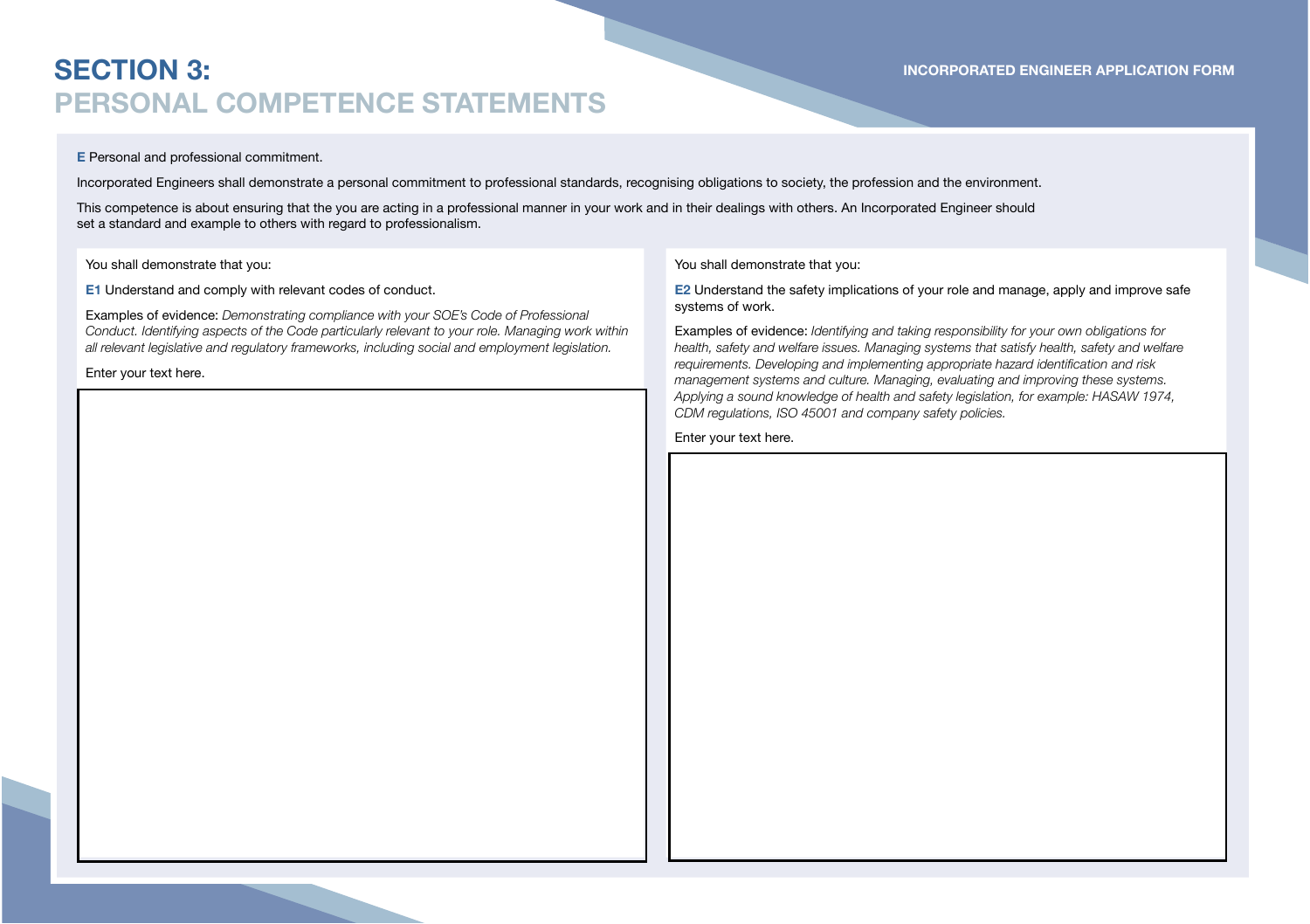### You shall demonstrate that you:

### **E3** Understand the principles of sustainable development and apply them in your work.

Examples of evidence: *Operating and acting responsibly, taking account of the need to progress environmental, social and economic outcomes simultaneously, Recognising how sustainability*  principles, as described in the Guidance on Sustainability on page 48 can be applied in your<br>day-to-day work. Providing products and services which maintain and enhance the quality of the environment and community, and meet financial objectives. Understanding and encouraging stakeholder involvement in sustainable development. Using resources efficiently and effectively. *Taking action to minimise.*

Enter your text here.

**INCORPORATED ENGINEER APPLICATION FORM**

### You shall demonstrate that you:

**E4** Carry out and record the Continuing Professional Development (CPD) necessary to maintain and enhance competence in your own area of practice.

Examples of evidence: *Undertaking reviews of your own development needs. Planning how to meet personal and organisational objectives. Carrying out and recording planned and unplanned CPD activities. Maintaining evidence of competence development. Evaluating CPD outcomes against any plans made. Assisting others with their own CPD.*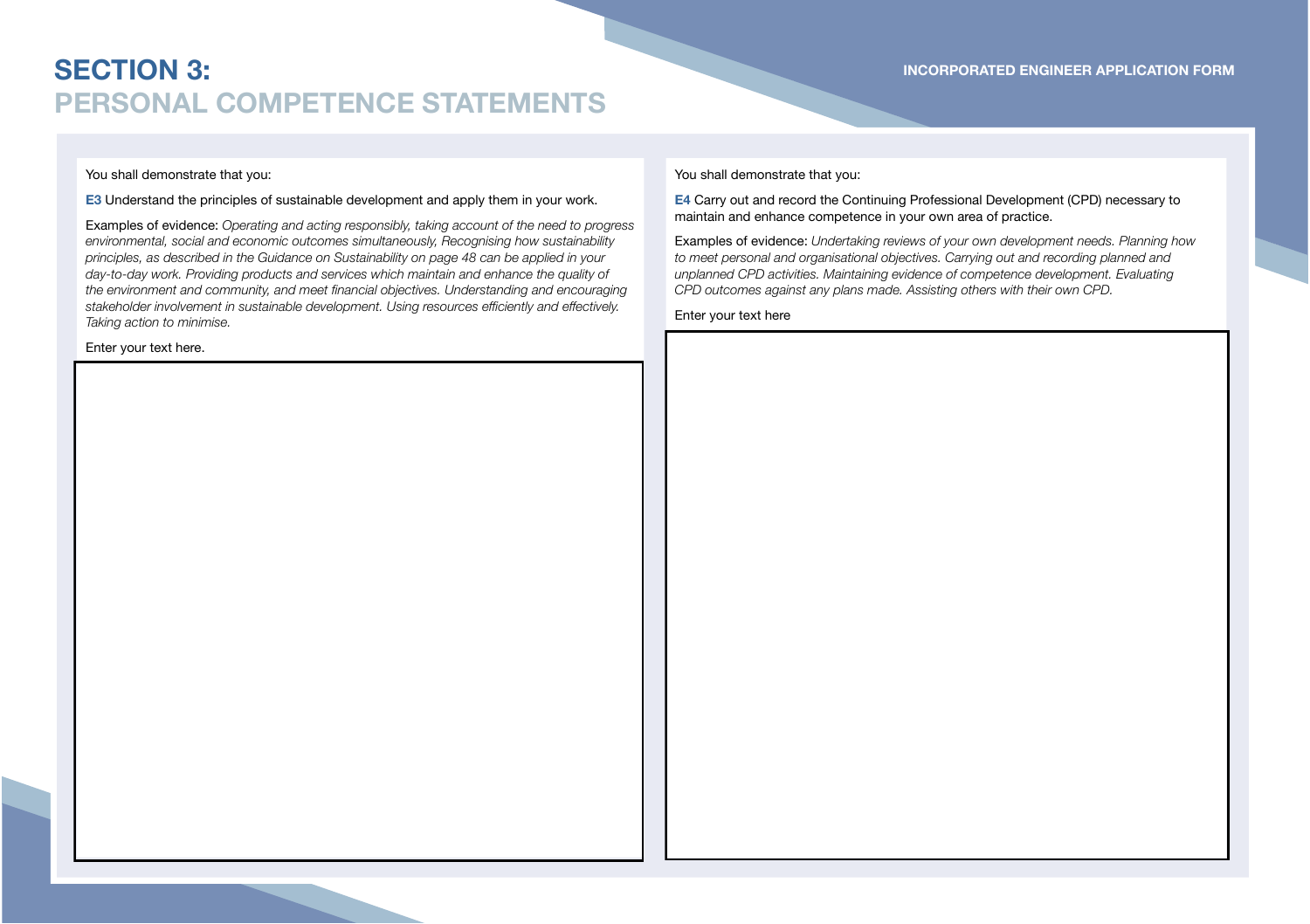### You shall demonstrate that you:

**E5** Understand the ethical issues that may arise in their role and carry out their responsibilities in an ethical manner.

Examples of competence: *Understanding the ethical issues that you may encounter in your role. Giving an example of where you have applied ethical principles as described*  in Engineering Council's Statement of Ethical Principles. Giving an example of where you have applied or upheld ethical principles as defined by your organisation or company.

Enter your text here.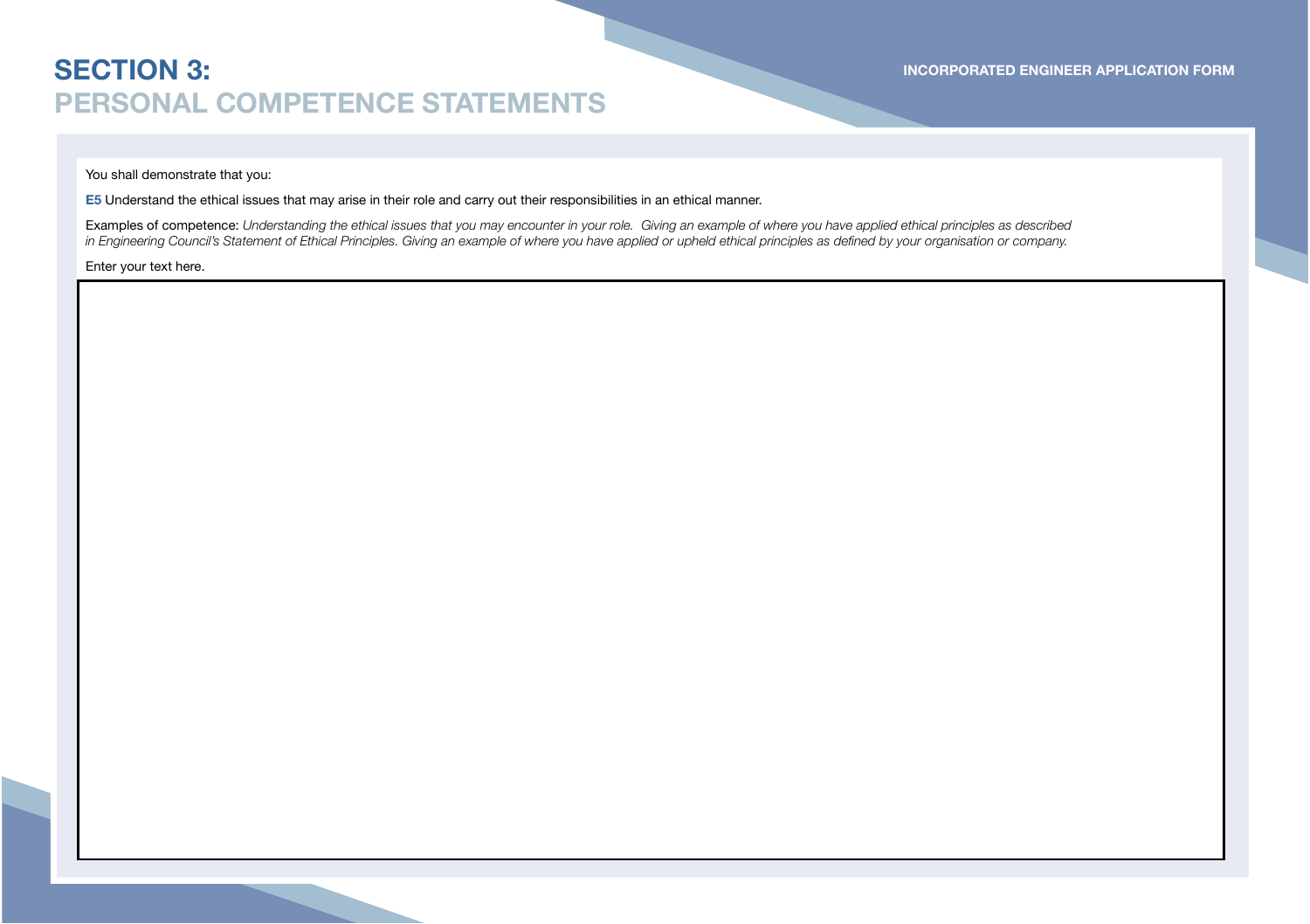### **SECTION 4: PERSONAL COMMITMENT**

INCORPORATED ENGINEER APPLICATION FORM

The Code of Professional Conduct can be viewed via the IPowerE website https://ipowere.org/howtojoin.html Submitting the completed application form acts as confirmation of your agreement to adhere to the Institution of Power Engineers Code of Professional Conduct. Please indicate your acceptance using the declaration below.

*Declaration and Data Protection: I have read the IPowerE Code of Professional Conduct and declare that I will adhere to the Code and will endeavour to uphold these principles.* I also confirm I understand that the information contained in this form will be processed in accordance with the data protection principles enshrined in the 2018 Data Protection Act<br>and associated GDPR principles. I also u *purposes of registering me.*

Our data and GDPR policy can be found online at https://ipowere.org/privacypolicy.html

Name: Date:

### **SECTION 5: CHECKLIST AND SUBMISSION**

Below is a checklist of all documentation required for attachment and submission of your application? Please complete this list prior to submission and ensure you keep copies of all documents you submit.

- $\Box$  Application form completed.
- $\Box$  Academic qualification evidence (certificates, transcripts etc.) attached and verified by a sponsor as true copies of the originals. The sponsor could be a professional person or, alternatively an HR or senior manager at your place of work.
- o IPowerE Continuing Professional Development (CPD) Policy has been read and CPD records submitted. Please visit **https://ipowere.org/cpd.html** for the CPD policy.
- $\Box$  Current CV.
- $\Box$  Up to date organisational chart.
- **D** Career Development plan.

Once you have all the items on the checklist complete, please apply, or complete your existing registration online at **https://ipowere.org/engtechapplication.html**, you will also be able to find information on current fees and pay.